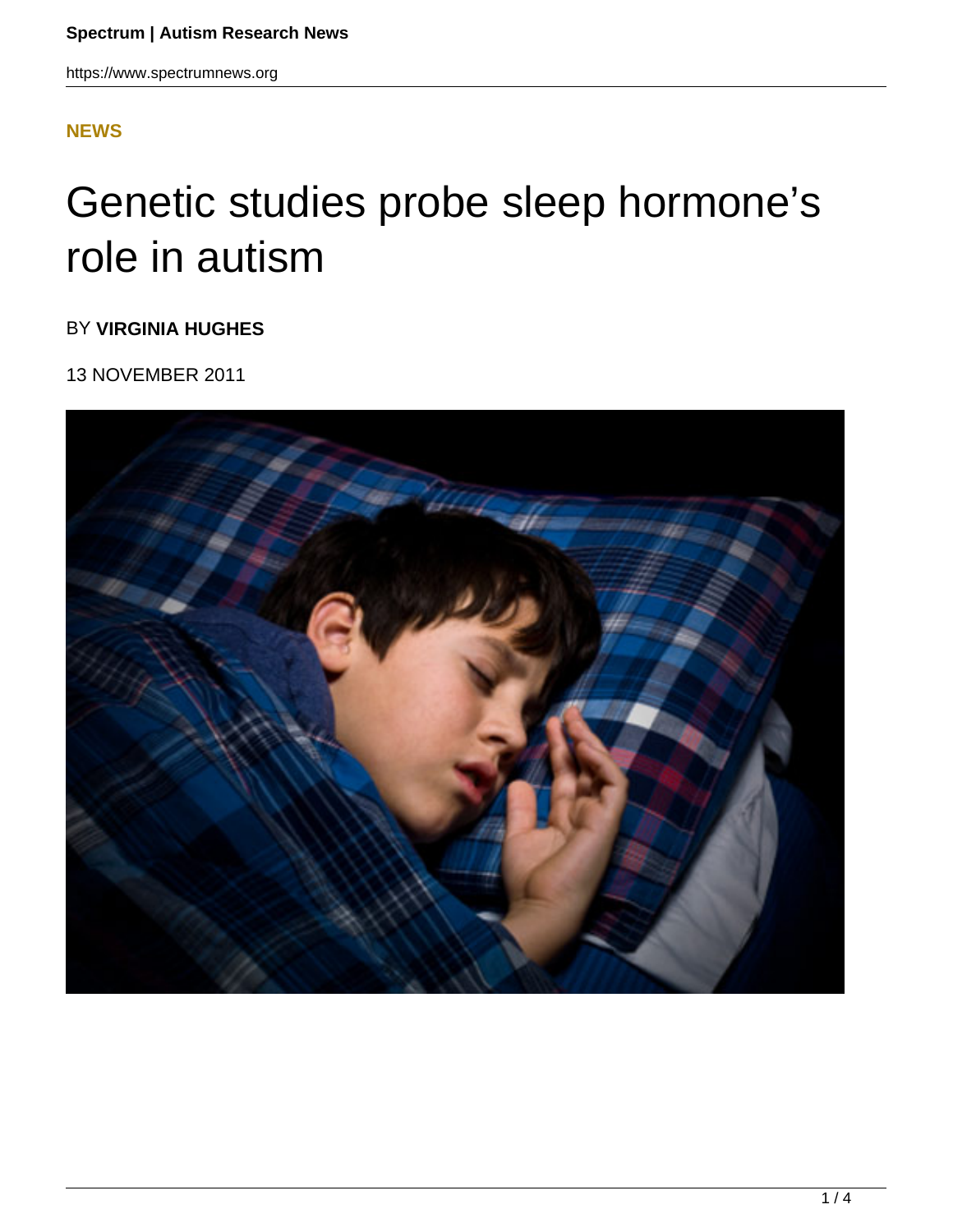#### **Spectrum | Autism Research News**

https://www.spectrumnews.org



**Sweet dreams:** Melatonin, an over-the-counter dietary supplement, improves the erratic sleeping patterns of some children with autism.

A subset of people with autism carry mutations in a sleep-related enzyme, according to unpublished research presented Friday at the **Cell Symposia: Autism Spectrum Disorders: From Mechanisms to Therapies** in Washington, D.C, a satellite conference of the **Society for Neuroscience annual meeting**.

Published and unpublished work has shown that some people with the disorder have abnormally low levels of the enzyme in their blood, and others have higher-than-normal levels in their stomach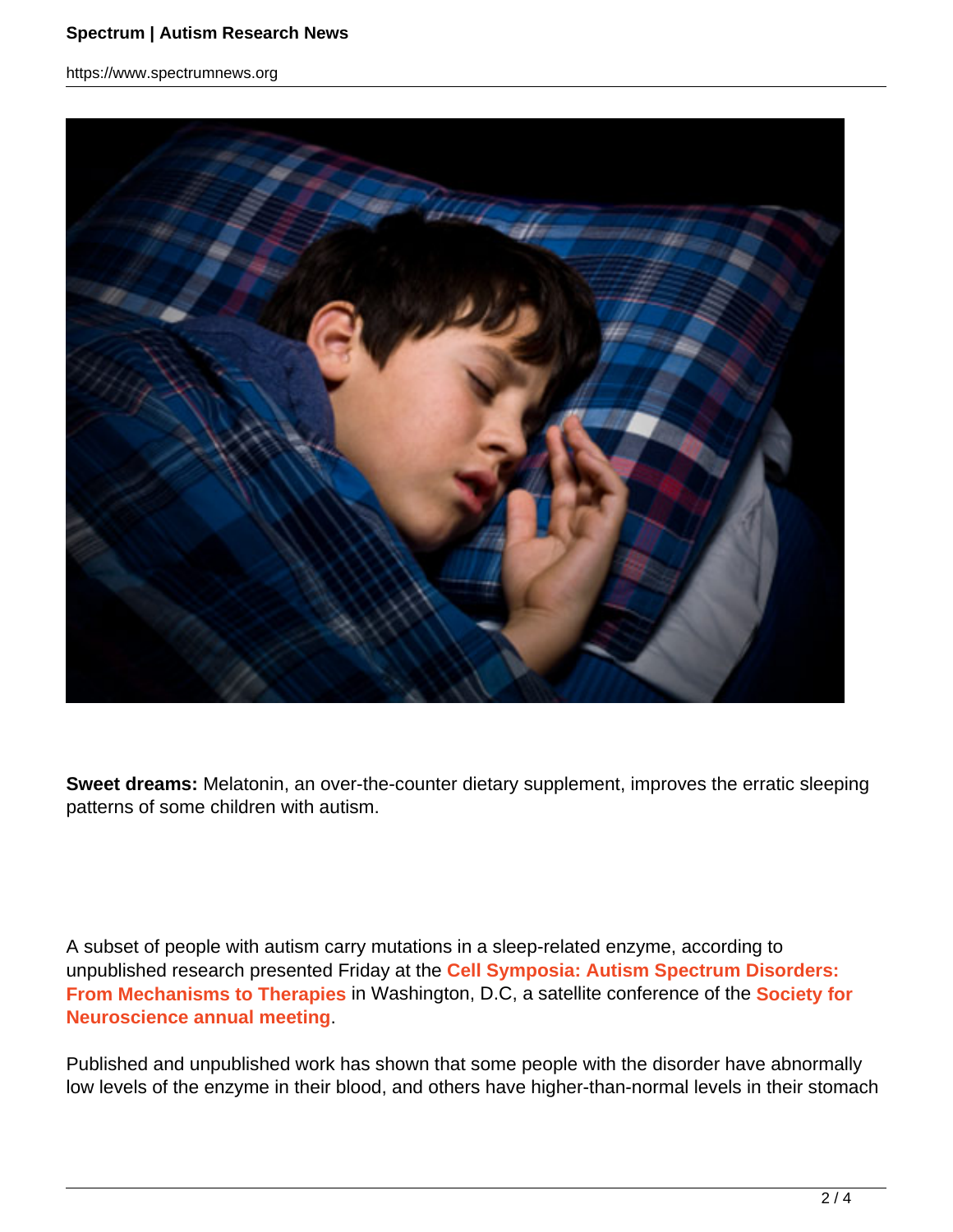https://www.spectrumnews.org

and intestines.

"If you ask people with autism, 'What is your biggest problem?' they will not say autism," says lead investigator **Thomas Bourgeron**, professor of genetics at the Institut Pasteur in Paris. Instead, he says, they're more likely to cite sensory sensitivities or gastrointestinal woes. "And if you ask their parents, they will say sleep."

At night, an enzyme in the brain's pineal gland called acetyl serotonin methyl transferase (ASMT) helps convert serotonin, a chemical messenger, to melatonin. Melatonin is a natural hormone important for sleep cycles and the immune system.

Studies dating to the 1960s have reported **elevated levels of serotonin** in the blood of individuals with autism. In the past 15 years, three reports have shown abnormally low levels of melatonin in the blood or urine of people with the disorder. And some children with autism have been reported to **have more restful sleep** after taking over-the-counter melatonin supplements.

The biological mechanism underlying these findings is still largely mysterious, but Bourgeron's team is pinpointing some intriguing links between serotonin, melatonin and autism.

## **Enzyme enigma:**

In 2008, Bourgeron's team found that some individuals with autism carry rare or common mutations in ASMT, and have significantly less melatonin and less ASMT in their blood compared with controls**<sup>1</sup>** .

Comparing 43 individuals who have autism with 34 parents and 48 controls, the researchers also found that, regardless of genetic variants, the autism and parent groups have significantly less melatonin and ASMT in their blood than controls do. "This was a huge, huge, huge decrease," Bourgeron says.

Last year, after screening hundreds of people with autism and hundreds of controls, the researchers reported that mutations in melatonin receptors are not risk factors for autism<sup>2</sup>. They suggested that this could be why melatonin treatment seems to work in children with the disorder.

In unpublished new work, Bourgeron has identified new ASMT mutations in people with autism and, in some cases, unaffected family members. "I don't want to say that melatonin is a molecule for autism, but I think it's interesting," he says.

His group has also analyzed gastrointestinal tissue from ten individuals with autism and eight controls, courtesy of the **Autism Tissue Program**.

Overall, there was no difference in the average level of ASMT expression between the two groups,